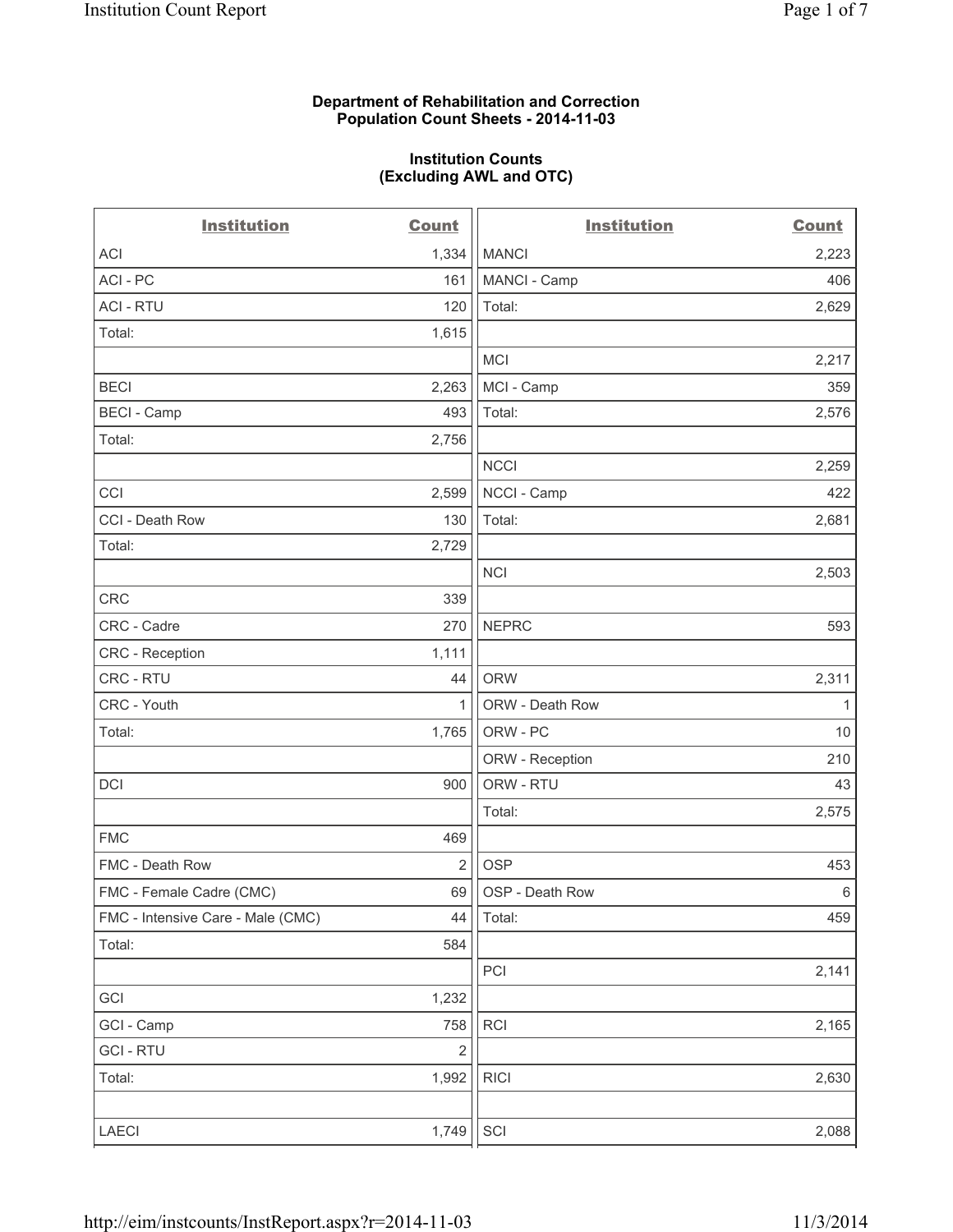| LECI                     | 1,936 | SOCF             | 1,098                       |
|--------------------------|-------|------------------|-----------------------------|
| LECI - Camp              | 187   | SOCF - RTU       | 64                          |
| Total:                   | 2,123 | Total:           | 1,162                       |
| LOCI                     | 2,256 | <b>TCI</b>       | 1,052                       |
|                          |       | TCI - Camp       | 451                         |
| LORCI                    | 292   | Total:           | 1,503                       |
| LORCI - Cadre            | 233   |                  |                             |
| <b>LORCI - Reception</b> | 1,153 | <b>TOCI</b>      | 1,028                       |
| Total:                   | 1,678 | <b>TOCI - PC</b> | 16                          |
|                          |       | Total:           | 1,044                       |
| <b>MACI</b>              | 1,123 |                  |                             |
| MACI - Minimum           | 1,405 | <b>WCI</b>       | 1,294                       |
| Total:                   | 2,528 | WCI - RTU        | 95                          |
|                          |       | Total:           | 1,389                       |
|                          |       |                  |                             |
|                          |       |                  | EN 049<br>Total Danulations |

**Total Population: 50,813**

\* The Total Population includes 38 Offenders with Reason Codes 30 & 31. \*\* The Total Population includes 32 Offenders with Reason Code 0A.

# **Male Population by Security Level (Include AWL and Exclude OTC)**

| <b>Security Level</b>  | <b>Body</b> | <b>AWL</b> | $(-OTC)$ | <b>Total</b> |
|------------------------|-------------|------------|----------|--------------|
| Total Level 5          | 113         | 0          | 0        | 113          |
| Total Level 4          | 1,773       | 20         | 20       | 1,773        |
| Total Level 3          | 11,312      | 142        | 81       | 11,373       |
| Total Level 2          | 17,504      | 247        | 180      | 17,571       |
| <b>Total Level 1</b>   | 15,735      | 220        | 123      | 15,832       |
| <b>Total Death Row</b> | 139         |            | 0        | 140          |
| <b>Total Male</b>      | 46,576      | 630        | 404      | 46,802       |

## **Female Population by Institution (Include AWL and Exclude OTC)**

| <b>Institution</b>       | <b>Body</b> | <b>AWL</b> | $(-OTC)$ | <b>Total</b> |
|--------------------------|-------------|------------|----------|--------------|
| <b>DCI</b>               | 900         | 9          | 5        | 904          |
| <b>FMC</b>               | 24          | 3          |          | 25           |
| FMC - Female Cadre (CMC) | 69          |            |          | 69           |
| <b>NEPRC</b>             | 593         | 20         | 9        | 604          |
| <b>ORW</b>               | 2,311       | 51         | 31       | 2,331        |
| <b>ORW - Death Row</b>   |             |            |          |              |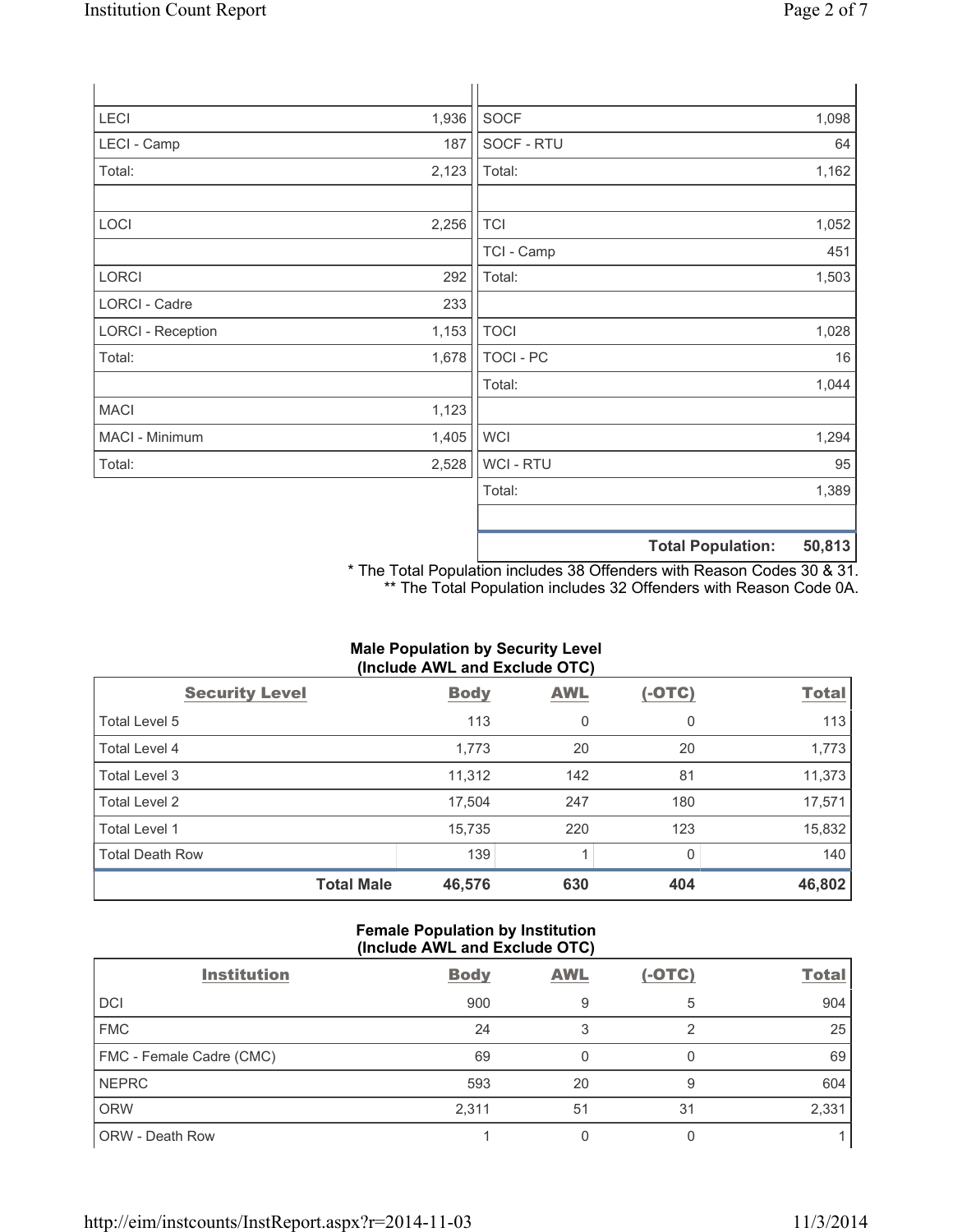|                 | <b>Total Population:</b> | 50,737 | 713 | 451 | 50,999 |
|-----------------|--------------------------|--------|-----|-----|--------|
|                 |                          |        |     |     |        |
|                 | <b>Total Female</b>      | 4,161  | 83  | 47  | 4,197  |
| ORW - RTU       |                          | 43     |     |     | 43     |
| ORW - Reception |                          | 210    |     |     | 210    |
| ORW - PC        |                          | 10     |     |     | 10     |

## **Male Population by Institution: Security Level 5 (Include AWL and Exclude OTC)**

|             | <b>Institution</b>   | <b>Body</b> | <b>AWL</b> | $(-OTC)$ | <b>Total</b> |
|-------------|----------------------|-------------|------------|----------|--------------|
| <b>LECI</b> |                      |             |            |          |              |
| <b>OSP</b>  |                      | 112         |            |          | 112          |
|             | <b>Total Level 5</b> | 113         |            |          | 113          |

# **Male Population by Institution: Security Level 4 (Include AWL and Exclude OTC)**

| <b>Institution</b>   | <b>Body</b>    | <b>AWL</b>          | $(-OTC)$            | <b>Total</b>   |
|----------------------|----------------|---------------------|---------------------|----------------|
| CRC                  | 11             | $\mathsf{0}$        | 0                   | 11             |
| CRC - Cadre          | 1              | $\mathbf 0$         | $\mathbf 0$         | 1              |
| CRC - Reception      | $\overline{2}$ | $\mathbf 0$         | $\mathsf 0$         | $\overline{2}$ |
| LECI                 | $\overline{2}$ | $\mathsf{O}\xspace$ | $\mathsf{O}\xspace$ | $\sqrt{2}$     |
| LORCI                | $\,$ 3 $\,$    | $\mathbf 0$         | $\mathsf{O}\xspace$ | $\,$ 3 $\,$    |
| LORCI - Cadre        | 1              | $\mathbf 0$         | 0                   | $\mathbf{1}$   |
| <b>MANCI</b>         | 4              | 1                   | 1                   | 4              |
| <b>MCI</b>           | 6              | $\mathbf 0$         | 0                   | $\,6\,$        |
| <b>NCCI</b>          | 13             | $\mathbf 0$         | 0                   | 13             |
| <b>OSP</b>           | 329            | 4                   | 4                   | 329            |
| RCI                  | 5              | $\mathbf 0$         | $\mathbf 0$         | 5              |
| <b>SOCF</b>          | 1,080          | 13                  | 13                  | 1,080          |
| SOCF - RTU           | 64             | $\mathbf 0$         | $\mathsf 0$         | 64             |
| <b>TCI</b>           | 1              | $\mathbf 0$         | $\mathbf 0$         | 1              |
| <b>TOCI</b>          | 230            | 1                   | 1                   | 230            |
| TOCI - PC            | $9\,$          | $\mathbf 0$         | $\mathsf 0$         | $9\,$          |
| <b>WCI</b>           | 12             | 1                   | 1                   | 12             |
| <b>Total Level 4</b> | 1,773          | 20                  | 20                  | 1,773          |

## **Male Population by Institution: Security Level 3 (Include AWL and Exclude OTC)**

| <b>Institution</b> | AWL | $-OTC$ |  |
|--------------------|-----|--------|--|
|                    |     |        |  |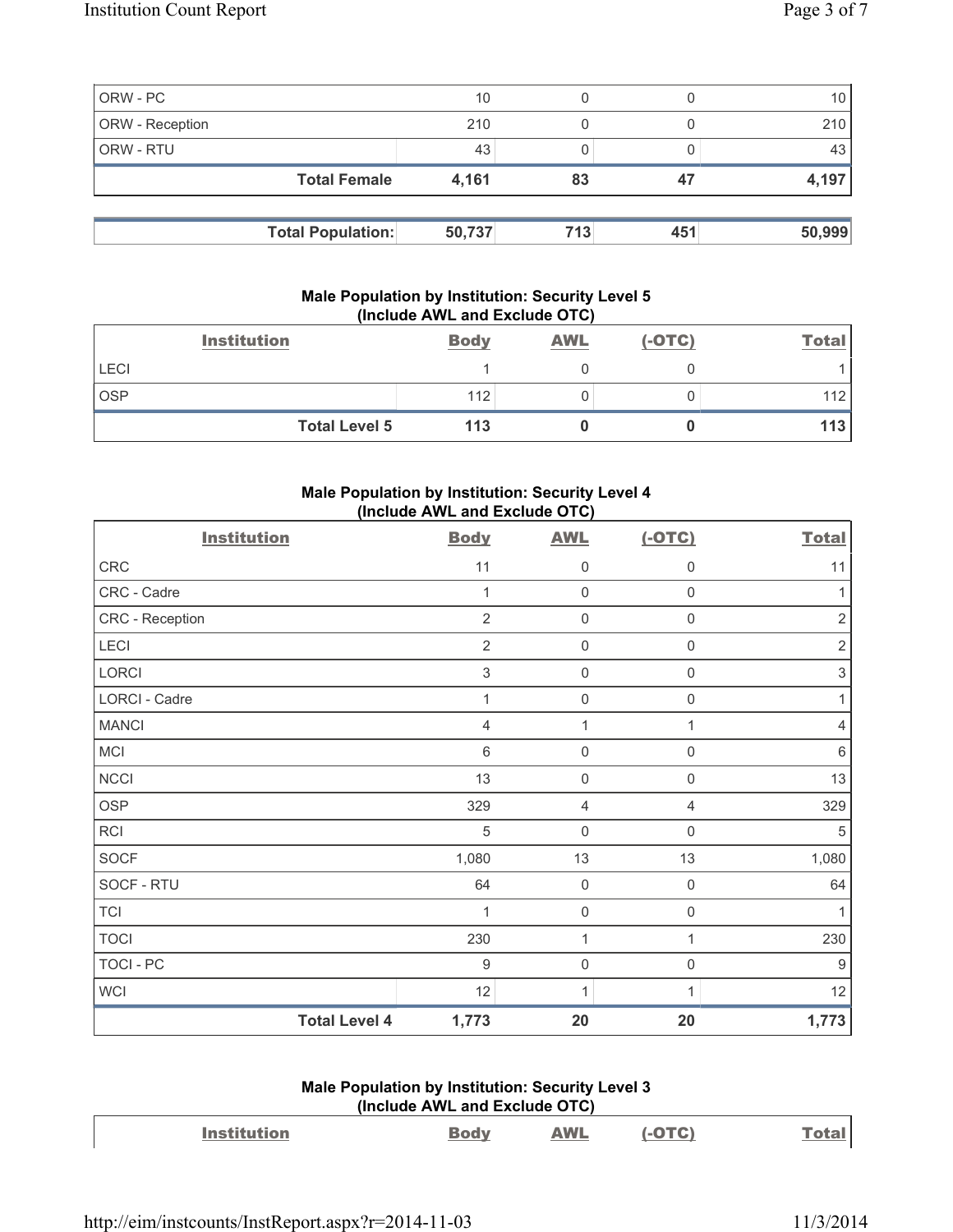| ACI                               | 25             | $\ensuremath{\mathsf{3}}$ | $\mathsf{O}\xspace$     | 28             |
|-----------------------------------|----------------|---------------------------|-------------------------|----------------|
| ACI - PC                          | 67             | $\mathsf 0$               | $\mathsf{O}\xspace$     | 67             |
| <b>BECI</b>                       | 17             | $\mathsf 0$               | $\mathsf{O}\xspace$     | 17             |
| CCI                               | 5              | $\mathsf{O}\xspace$       | $\mathsf{O}\xspace$     | $\sqrt{5}$     |
| CRC                               | 108            | 4                         | $\overline{4}$          | 108            |
| CRC - Cadre                       | 197            | $\mathsf{O}\xspace$       | $\mathsf{O}\xspace$     | 197            |
| CRC - Reception                   | 738            | 12                        | $\mathsf g$             | 741            |
| CRC - RTU                         | 13             | $\mathsf 0$               | $\mathsf{O}\xspace$     | 13             |
| CRC - Youth                       | $\mathbf{1}$   | $\mathsf{O}\xspace$       | $\mathsf{O}\xspace$     | 1              |
| <b>FMC</b>                        | $\overline{2}$ | $\mathsf 0$               | $\mathsf{O}\xspace$     | $\overline{2}$ |
| FMC - Intensive Care - Male (CMC) | 10             | $\mathsf 0$               | $\mathsf{O}\xspace$     | $10$           |
| LAECI                             | 3              | 0                         | $\mathsf{O}\xspace$     | $\sqrt{3}$     |
| LECI                              | 1,831          | 16                        | 16                      | 1,831          |
| LOCI                              | $\overline{7}$ | $\mathsf{O}\xspace$       | $\mathsf{O}\xspace$     | $\overline{7}$ |
| LORCI                             | 72             | 18                        | 17                      | 73             |
| <b>LORCI - Cadre</b>              | 205            | $\mathbf 0$               | $\mathbf 0$             | 205            |
| <b>LORCI - Reception</b>          | 619            | $\mathbf{1}$              | $\mathbf 0$             | 620            |
| <b>MANCI</b>                      | 2,176          | 19                        | 13                      | 2,182          |
| MCI                               | $\sqrt{2}$     | $\mathsf 0$               | $\mathsf 0$             | $\sqrt{2}$     |
| <b>NCCI</b>                       | 6              | $\mathsf 0$               | $\mathsf{O}\xspace$     | $\,6\,$        |
| <b>NCI</b>                        | 17             | $\mathsf{O}\xspace$       | $\mathsf{O}\xspace$     | 17             |
| <b>OSP</b>                        | $\sqrt{3}$     | $\mathsf{O}\xspace$       | $\mathsf{O}\xspace$     | $\mathsf 3$    |
| PCI                               | 47             | $\overline{2}$            | $\mathsf{O}\xspace$     | 49             |
| <b>RCI</b>                        | 1,985          | 26                        | 15                      | 1,996          |
| <b>RICI</b>                       | 14             | $\mathbf 1$               | $\mathbf{1}$            | 14             |
| SCI                               | 13             | $\mathsf{O}\xspace$       | $\mathsf{O}\xspace$     | 13             |
| SOCF                              | $17$           | $\mathsf 0$               | $\mathsf 0$             | $17\,$         |
| <b>TCI</b>                        | 984            | 20                        | $\overline{\mathbf{4}}$ | 1,000          |
| TCI - Camp                        | $\mathbf{1}$   | $\mathbf 0$               | $\mathsf{O}\xspace$     | 1              |
| <b>TOCI</b>                       | 789            | $\sqrt{2}$                | $\mathsf{O}\xspace$     | 791            |
| <b>TOCI - PC</b>                  | $\overline{7}$ | $\mathsf{O}\xspace$       | $\mathsf{O}\xspace$     | $\overline{7}$ |
| <b>WCI</b>                        | 1,239          | 18                        | $\overline{2}$          | 1,255          |
| WCI - RTU                         | 92             | $\mathbf 0$               | $\mathsf 0$             | 92             |
| <b>Total Level 3</b>              | 11,312         | 142                       | 81                      | 11,373         |

## **Male Population by Institution: Security Level 2 (Include AWL and Exclude OTC)**

|            | <b>Institution</b> | <b>Body</b> | <b>AWL</b> | $(-OTC)$ | <u>Total</u> |
|------------|--------------------|-------------|------------|----------|--------------|
| <b>ACI</b> |                    | 566         | ħ<br>◡     |          | 567          |
|            |                    |             |            |          |              |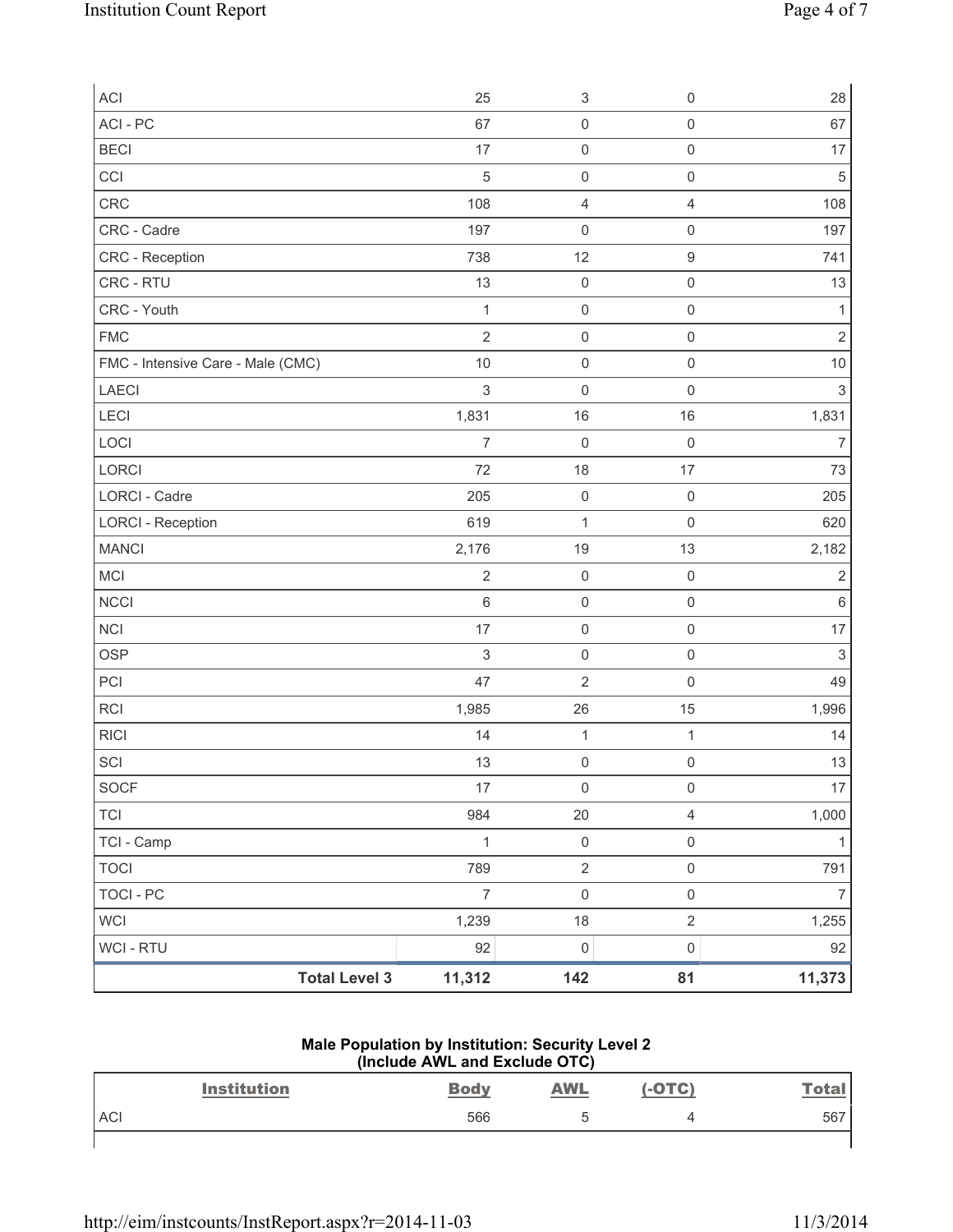| ACI - PC                          | 70           | $\mathsf{O}\xspace$ | $\mathsf{O}\xspace$ | $70\,$     |
|-----------------------------------|--------------|---------------------|---------------------|------------|
| <b>ACI - RTU</b>                  | 78           | $\mathbf 0$         | $\mathsf{O}\xspace$ | 78         |
| <b>BECI</b>                       | 1,594        | 21                  | 16                  | 1,599      |
| CCI                               | 1,727        | 11                  | $\,6\,$             | 1,732      |
| CRC                               | 98           | $\overline{7}$      | $\sqrt{5}$          | 100        |
| CRC - Cadre                       | 64           | $\mathsf 0$         | $\mathsf 0$         | 64         |
| CRC - Reception                   | 140          | 4                   | $\mathbf{1}$        | 143        |
| CRC - RTU                         | 28           | $\mathsf{O}\xspace$ | $\mathsf{O}\xspace$ | 28         |
| <b>FMC</b>                        | 11           | $\mathsf{O}\xspace$ | $\mathsf 0$         | 11         |
| FMC - Intensive Care - Male (CMC) | 20           | $\mathsf{O}\xspace$ | $\mathsf{O}\xspace$ | 20         |
| GCI                               | 762          | $6\phantom{1}6$     | $\overline{4}$      | 764        |
| LAECI                             | 1,093        | 22                  | 16                  | 1,099      |
| LECI                              | 90           | $\mathsf{O}\xspace$ | $\mathsf{O}\xspace$ | 90         |
| LOCI                              | 1,073        | $\boldsymbol{9}$    | $\,6\,$             | 1,076      |
| LORCI                             | 121          | 24                  | 21                  | 124        |
| <b>LORCI - Cadre</b>              | 19           | $\mathsf 0$         | $\mathsf{O}\xspace$ | 19         |
| <b>LORCI - Reception</b>          | 375          | 5                   | $\sqrt{5}$          | 375        |
| <b>MACI</b>                       | 1,123        | $\,6$               | $\sqrt{5}$          | 1,124      |
| <b>MANCI</b>                      | 28           | $\mathbf 0$         | $\mathsf{O}\xspace$ | 28         |
| MCI                               | 1,693        | 34                  | 25                  | 1,702      |
| MCI - Camp                        | $\mathbf{1}$ | $\mathbf 0$         | $\mathsf{O}\xspace$ | 1          |
| <b>NCCI</b>                       | 1,645        | 20                  | 17                  | 1,648      |
| NCCI - Camp                       | 12           | $\mathbf 0$         | $\mathsf{O}\xspace$ | 12         |
| NCI                               | 1,733        | 32                  | 26                  | 1,739      |
| PCI                               | 839          | 11                  | $\mathbf{1}$        | 849        |
| <b>RCI</b>                        | 175          | $\mathsf 0$         | $\mathsf{O}\xspace$ | 175        |
| R C                               | 1,189        | 19                  | 15                  | 1,193      |
| SCI                               | 1,064        | $10$                | $\overline{7}$      | 1,067      |
| <b>TCI</b>                        | 20           | $\mathbf 1$         | $\mathsf 0$         | 21         |
| <b>TOCI</b>                       | 8            | $\mathsf{O}\xspace$ | $\mathsf{O}\xspace$ | 8          |
| <b>WCI</b>                        | 43           | $\mathsf{O}\xspace$ | $\mathsf{O}\xspace$ | 43         |
| WCI - RTU                         | $\sqrt{2}$   | $\mathsf{O}\xspace$ | $\mathsf{O}\xspace$ | $\sqrt{2}$ |
| <b>Total Level 2</b>              | 17,504       | 247                 | 180                 | 17,571     |

## **Male Population by Institution: Security Level 1 (Include AWL and Exclude OTC)**

| <b>Institution</b> | <b>Body</b> | <b>AWL</b> | $(-OTC)$ | <b>Total</b> |
|--------------------|-------------|------------|----------|--------------|
| <b>ACI</b>         | 743         |            |          | 745          |
| $ACI - PC$         | 24          |            |          | 24           |
| ACI - RTU          | 42          |            |          | 42           |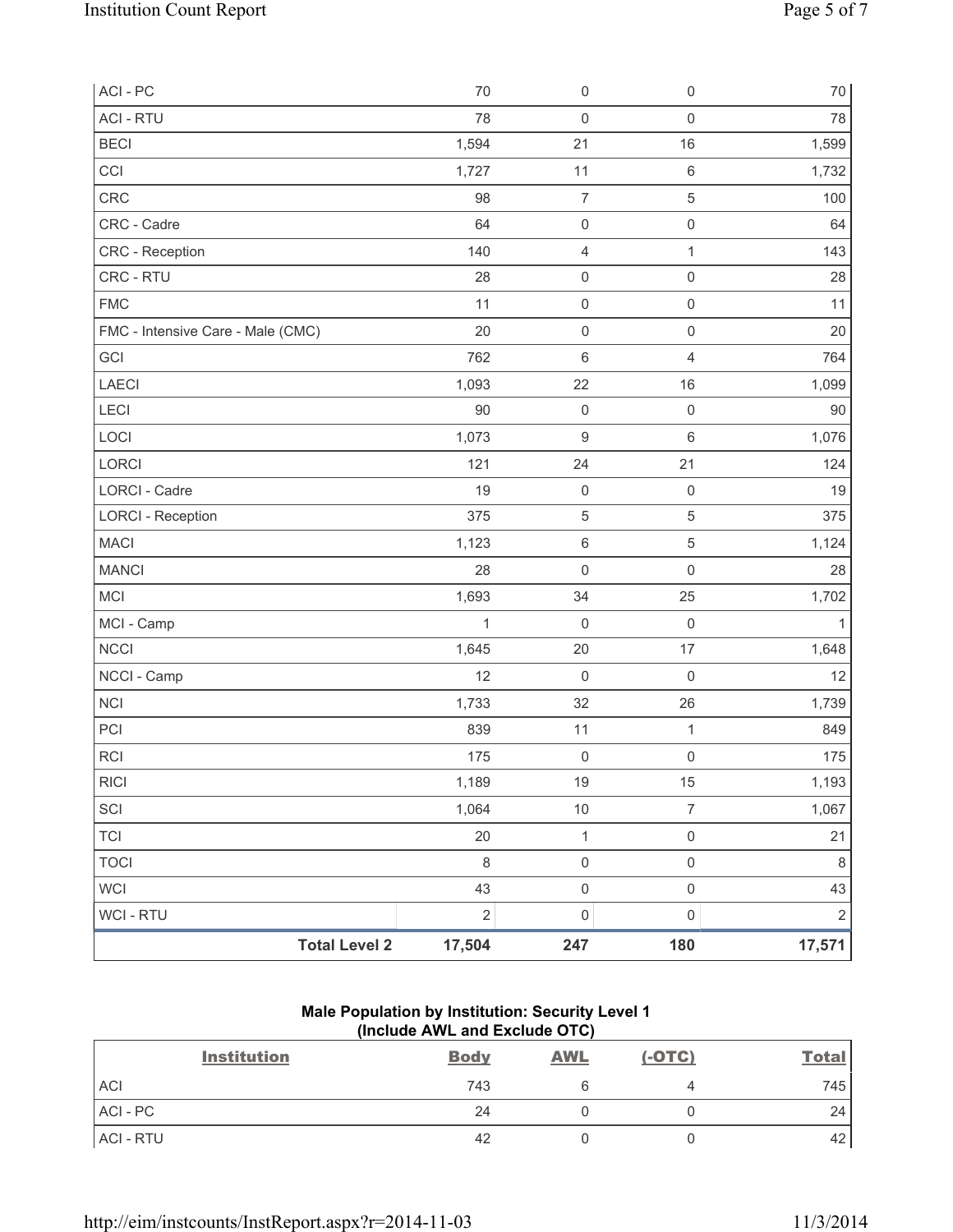| <b>BECI</b>                       | 652            | 22                        | $\mathsf g$               | 665            |
|-----------------------------------|----------------|---------------------------|---------------------------|----------------|
| <b>BECI</b> - Camp                | 492            | 1                         | $\mathsf 0$               | 493            |
| CCI                               | 867            | $\mathbf 5$               | $\mathbf{1}$              | 871            |
| <b>CRC</b>                        | 57             | $\ensuremath{\mathsf{3}}$ | $\ensuremath{\mathsf{3}}$ | 57             |
| CRC - Cadre                       | 8              | $\mathsf{O}\xspace$       | $\mathsf 0$               | 8              |
| <b>CRC</b> - Reception            | 228            | $\overline{2}$            | $\mathbf{1}$              | 229            |
| CRC - RTU                         | $\mathfrak{S}$ | 0                         | $\mathsf 0$               | 3              |
| <b>FMC</b>                        | 432            | $\ensuremath{\mathsf{3}}$ | $\ensuremath{\mathsf{3}}$ | 432            |
| FMC - Intensive Care - Male (CMC) | 14             | $\mathsf{O}\xspace$       | $\mathbf 0$               | 14             |
| GCI                               | 470            | 11                        | $\overline{7}$            | 474            |
| GCI - Camp                        | 758            | $\mathsf{O}\xspace$       | $\mathsf 0$               | 758            |
| <b>GCI-RTU</b>                    | $\overline{2}$ | $\mathsf{O}\xspace$       | $\mathsf 0$               | $\overline{2}$ |
| <b>LAECI</b>                      | 652            | 11                        | $\mathsf g$               | 654            |
| LECI                              | 12             | $\ensuremath{\mathsf{3}}$ | $\overline{2}$            | 13             |
| LECI - Camp                       | 187            | $\mathsf{O}\xspace$       | $\mathsf 0$               | 187            |
| LOCI                              | 1,176          | 8                         | $\ensuremath{\mathsf{3}}$ | 1,181          |
| LORCI                             | 96             | 12                        | $\mathsf g$               | 99             |
| LORCI - Cadre                     | 8              | $\mathsf{O}\xspace$       | $\mathsf 0$               | 8              |
| <b>LORCI - Reception</b>          | 159            | $\mathbf{1}$              | $\mathbf{1}$              | 159            |
| MACI - Minimum                    | 1,405          | 26                        | 19                        | 1,412          |
| <b>MANCI</b>                      | 15             | 11                        | $\,6\,$                   | 20             |
| MANCI - Camp                      | 406            | $\sqrt{2}$                | $\sqrt{2}$                | 406            |
| <b>MCI</b>                        | 516            | $\overline{7}$            | $\sqrt{2}$                | 521            |
| MCI - Camp                        | 358            | $\mathbf{1}$              | $\mathsf 0$               | 359            |
| <b>NCCI</b>                       | 595            | 12                        | $\overline{7}$            | 600            |
| NCCI - Camp                       | 410            | 0                         | $\mathsf{O}\xspace$       | 410            |
| <b>NCI</b>                        | 753            | 12                        | $\,8\,$                   | 757            |
| <b>OSP</b>                        | $\,8\,$        | $\mathsf{O}\xspace$       | $\mathsf{O}\xspace$       | $\,8\,$        |
| PCI                               | 1,255          | 23                        | $10$                      | 1,268          |
| <b>RICI</b>                       | 1,427          | 14                        | $\,8\,$                   | 1,433          |
| SCI                               | 1,010          | 15                        | $\,$ 5 $\,$               | 1,020          |
| <b>TCI</b>                        | 45             | $\overline{7}$            | $\sqrt{2}$                | 50             |
| TCI - Camp                        | 450            | $\overline{2}$            | $\overline{2}$            | 450            |
| <b>Total Level 1</b>              | 15,735         | 220                       | 123                       | 15,832         |

# **High Offender ID's**

| <b>Correctional Reception Center:</b> | A710466 |
|---------------------------------------|---------|
| Lorain Correctional Institution:      | A709406 |